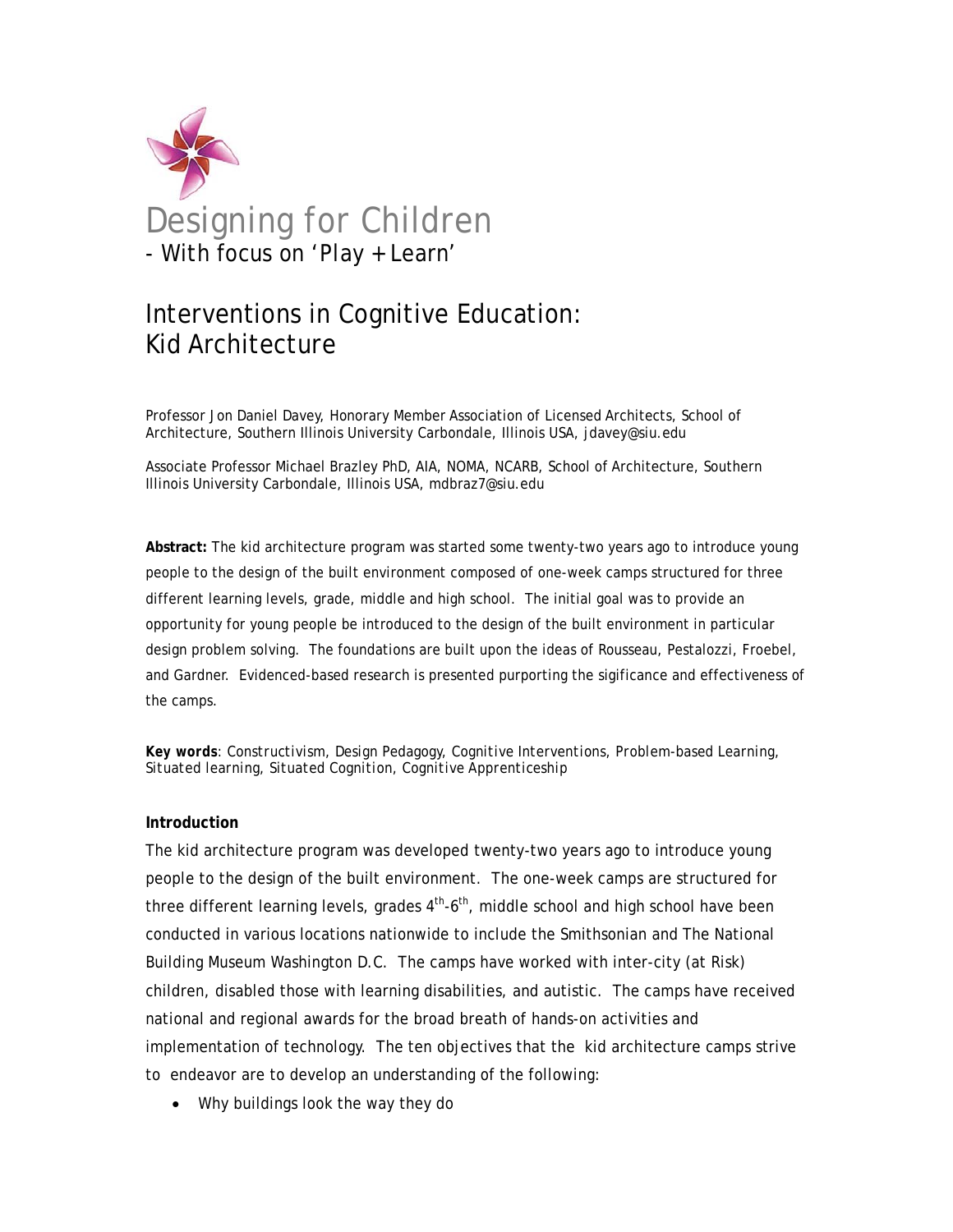- Why building stand up
- What architects and designers do
- Design drawing as a problem solving tool/method
- The use of the design process as employed by architects
- How a building is designed, constructed, used and reused
- Construction materials used in buildings
- How and why people "define" space
- The use of computer graphics, animation and CAD
- Participation in the design of the built environment

 The philosophic foundation that kid architecture is built upon is the assumption that those who are exposed early to architectural design will have a different conceptual base from which to formulate more complex and differential ideas about the built environment. Architecture Camps' personnel believe this cognitive skill is as basic to a young person in the modern world as knowing left from right or discriminating the letters "b" from "d". People who are deeply aware of the built environment will make future advances in the conceptualization of buildings, cities, and personal living spaces.

Kid Architecture has been awarded the following; An Award of Merit from the American Architectural Foundation (twice), Citation of Honor from American Institute of Architects Illinois, The Presidential Award from the Southern Illinois Chapter of the American Institute of Architects, An Honorary Membership to the Association of Licensed Architects, a Connection Citation from the Illinois Board of Education, an Award of Distinction from the Urban Network, Chapter Educational Award from the Construction Specification Institute, and a Region Educational Award from the Construction Specification Institute.

 Our research is based upon the theory that learning and knowledge are inherently situated in physical and social contexts. "Situations might be said to co-produce knowledge through activity. Learning and cognition, it is now possible to argue, are fundamentally situated" (Brown et al, p.32). Situated learning is defined by Collins (1998) as "the notion of learning knowledge and skills in contexts that reflect the way the knowledge will be useful in real life" (p.2). It is maintained that cognition is not confined to the individual but is connected and coded to the environment and activity in which it was developed (Brown, Collins & Duguid, 1989). Therefore situated cognition theory encourages educators to teach in contexts to the 'real life' environment of the subject (Schell & Black, 1997; Brown, Collins & Duguid, 1996; Lave & Wenger, 1991; Vygotsky, 1978). Paula Vincini (2003) arguing in favor of 'situated cognition' states that; "\* Learning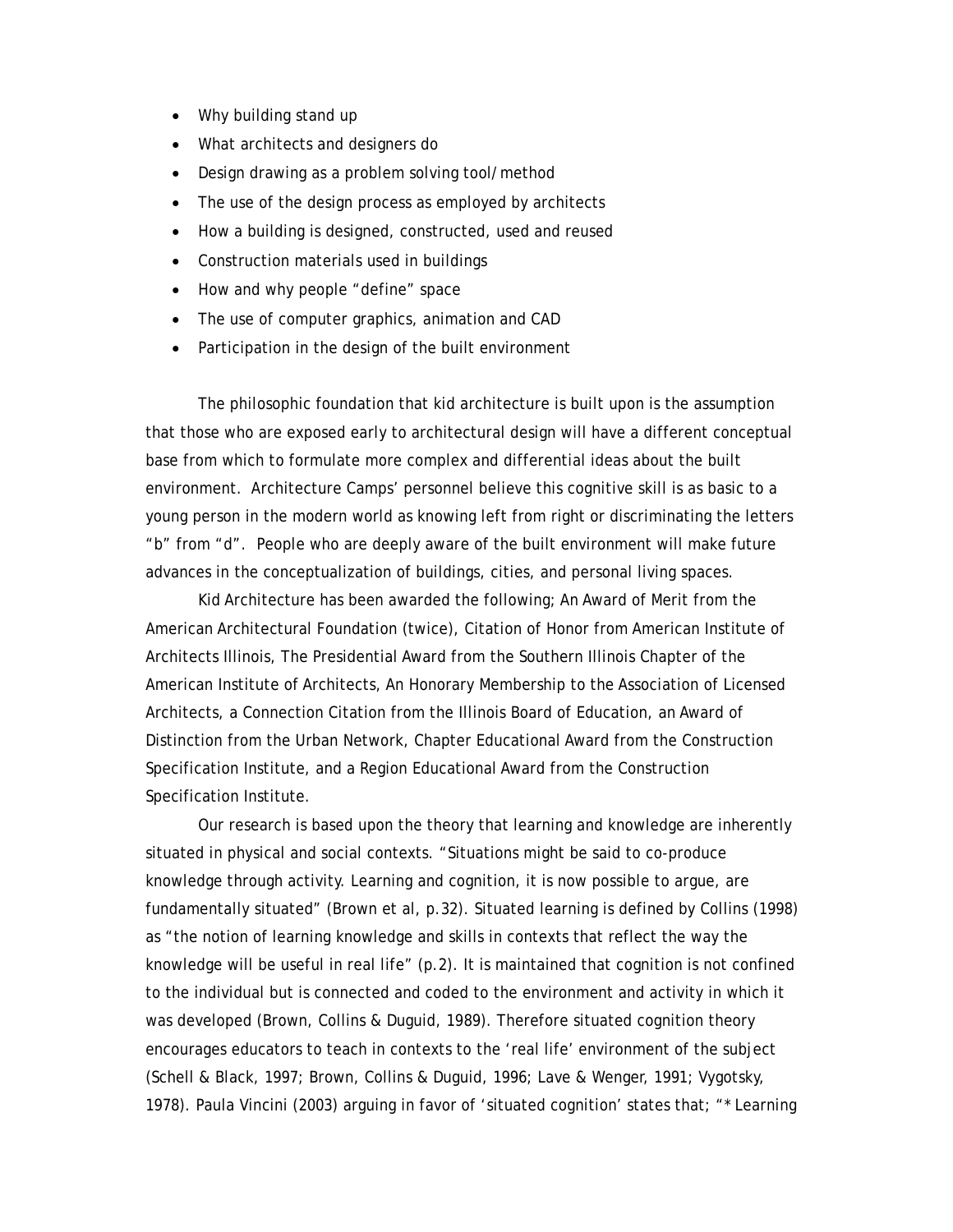is driven and best presented through realistic and complex problems that allow learners to learn to think and practice like experts in the field.

 "Piagetian theory suggest that students' cognitive systems are important to consider because they influence the ability both to work cooperatively in teams and to understand the curriculum content. …Task-relevant peer engagement characterized by questioning, explanations, and predictions leads to perturbations that in turn lead to modifications of cognitive systems" (O'Donnell, 1999, p.36-37).

 Problem-based learning is a practically oriented pedagogical model, in which students develop their expertise on the content area under study by working with cases and problems that represent real life situations (authentic problems) (Savin-Baden, 2000). Barrows & Tamblyn (1980), the pioneers and developers of the model, define problembased learning: "…the learning that results from the process of working towards the understanding or resolution of a problem. The problem is first encountered in the learning process, and it serves as a focus or stimulus for the application of problem-solving or reasoning skills, as well as for the search for or study of information or knowledge needed to understand the mechanisms responsible for the problem and how it might be resolved.

 The outcomes of problem-based learning are anticipated to be: 1) the increasing expertise in the content area; 2) problem solving skills and the ability to solve new and challenging problems; 3) good metacognitive skills, like an ability for self-reflection; 4) higher order cognitive skills, like decision making, critical and creative thinking; and 5) the ability to combine declarative and procedural knowledge.

 Vygotsky (1978) postulated a 'Zone of Proximal Development' the added learning capacity of a student when supported in performance by an expert, teacher or more skilled peer. "The zone of proximal development is that "distance" between a child's unassisted capability and the child's capability to perform with support" (Wilson, Teslow, & Taylor, 1993). Vygotsky argued that instructional methods should emphasize the need for 'expert guidance' and social interaction (Vygotsky, 1978; Newman, Griffin, & Cole, 1989). Vygotsky theorized a condition whereby students, working in a group, solve challenging problems, with support from competent instructors; thereby individual students internalize the methods and goals of expert problem solvers. The zone of proximal development is coherent with cognitive conceptions of motivation.

The foundations kid architecture are Jean-Jacques Rousseau's, *Émile, or On Education* was considered by to be the "best and most important of all my writings". It tackles fundamental political and philosophical questions about the relationship between the individual and society— how, in particular, the individual might retain what Rousseau saw as innate human goodness while remaining part of a corrupting collectivity.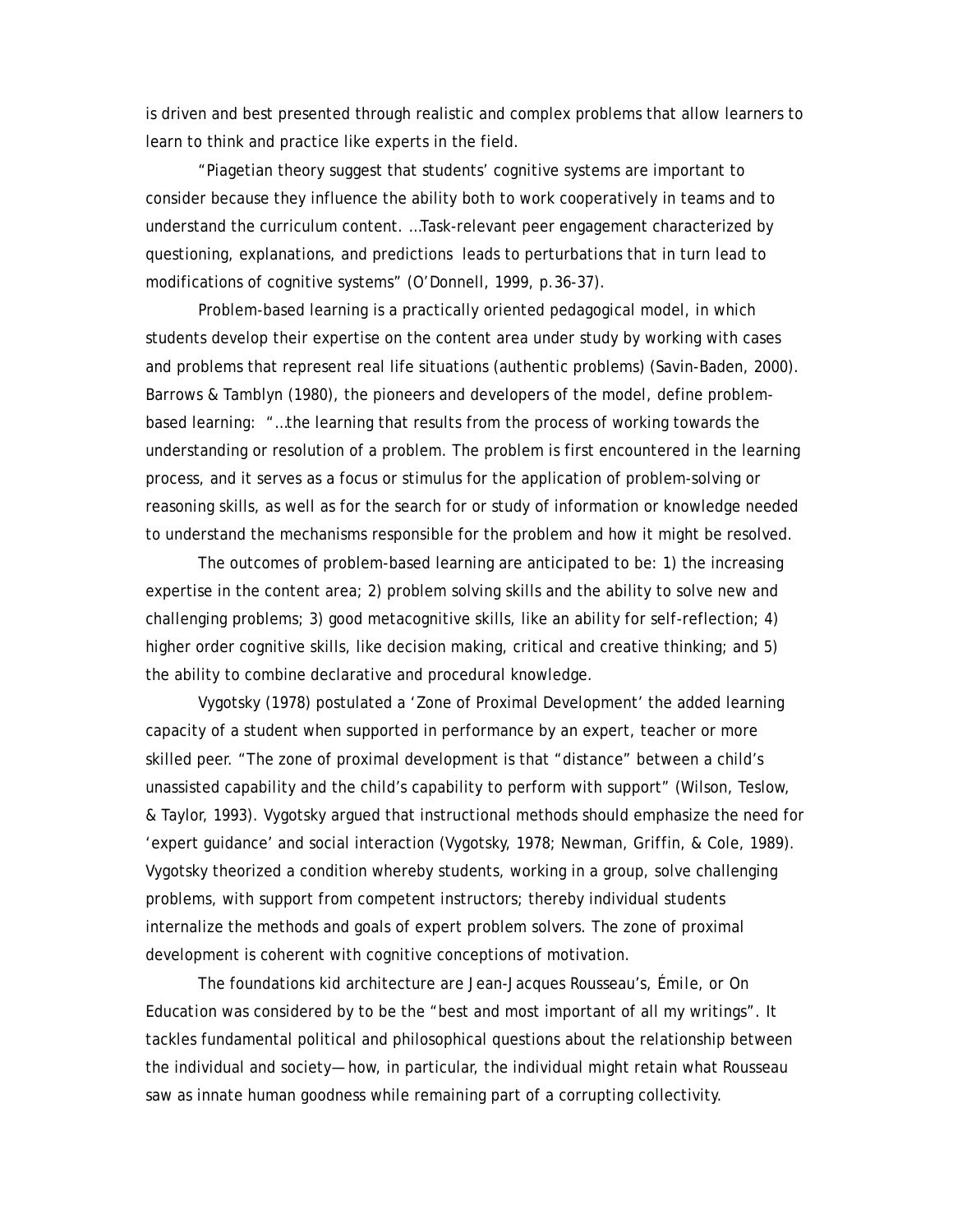Following Rousseau in 1801 Pestalozzi gave an exposition of his ideas on education in the book *How Gertrude Teaches Her Children*. His method is to proceed from the easier to the more difficult. He once stated, "The role of the educator is to teach children, not subjects." Moving to Froebel in his classic of childhood education identified the fundamental principles upon which he based his now-ubiquitous kindergarten system. Froebel demonstrates how to channel child's play and integrate it into the development of intelligence and social skills, explaining the vital inner connection between the pupil's mind and the subject of study. Into the  $21<sup>st</sup>$  century the work of Howard Gardner, his Multiple intelligences an idea that maintains there exist many different types of "intelligences" ascribed to human beings. In response to the question of whether or not measures of intelligence are scientific, Gardner suggests that each individual manifests varying levels of different intelligences, and thus each person has refined in subsequent years. In 1999 Gardner lists eight intelligences as linguistic, logic-mathematical, musical, spatial, bodily kinesthetic, naturalist, interpersonal and intrapersonal.

Learning better by doing instead of book-oriented teaching is not novel; it is being practiced across the country in many middle and high schools today, including: Salvadori Center in New York; Design and Architecture Senior High School (DASH) in Miami; Charter High School for Architecture and Design (CHAD) in Philadelphia; the Prairie Village, Kansasbased center for Understanding the Built Environment (CUBE); the Center for Urban Pedagogy (CUP) in New York; the Chicago Architecture Foundation's education program; and the New York City's Cooper-Hewitt museum summer design institute for educators. What is novel about this research is not the new integrated curriculum but the ability to use the intervention to produce empirical evidence that will either prove or disprove the hypotheses.

 The Kid Architecture integrated curriculum will help improve middle schools remedial and minority students' cognitive skills, knowledge and achievement test scores. It is an instructional method that appeals to the visional learners and motivates the remedial. The contribution of this program is that it may prove to be the alternate method of instruction that many students require.

#### **Conclusions**

 It was hypothesize that the Kid Architecture Curriculum will demonstrate the following:

 1. Will significantly improve middle school students' academic achievement in mathematics over traditional classroom-based teaching.

 2. Will significantly improve low-income and minority students' academic achievement in mathematics over traditional classroom-based teaching.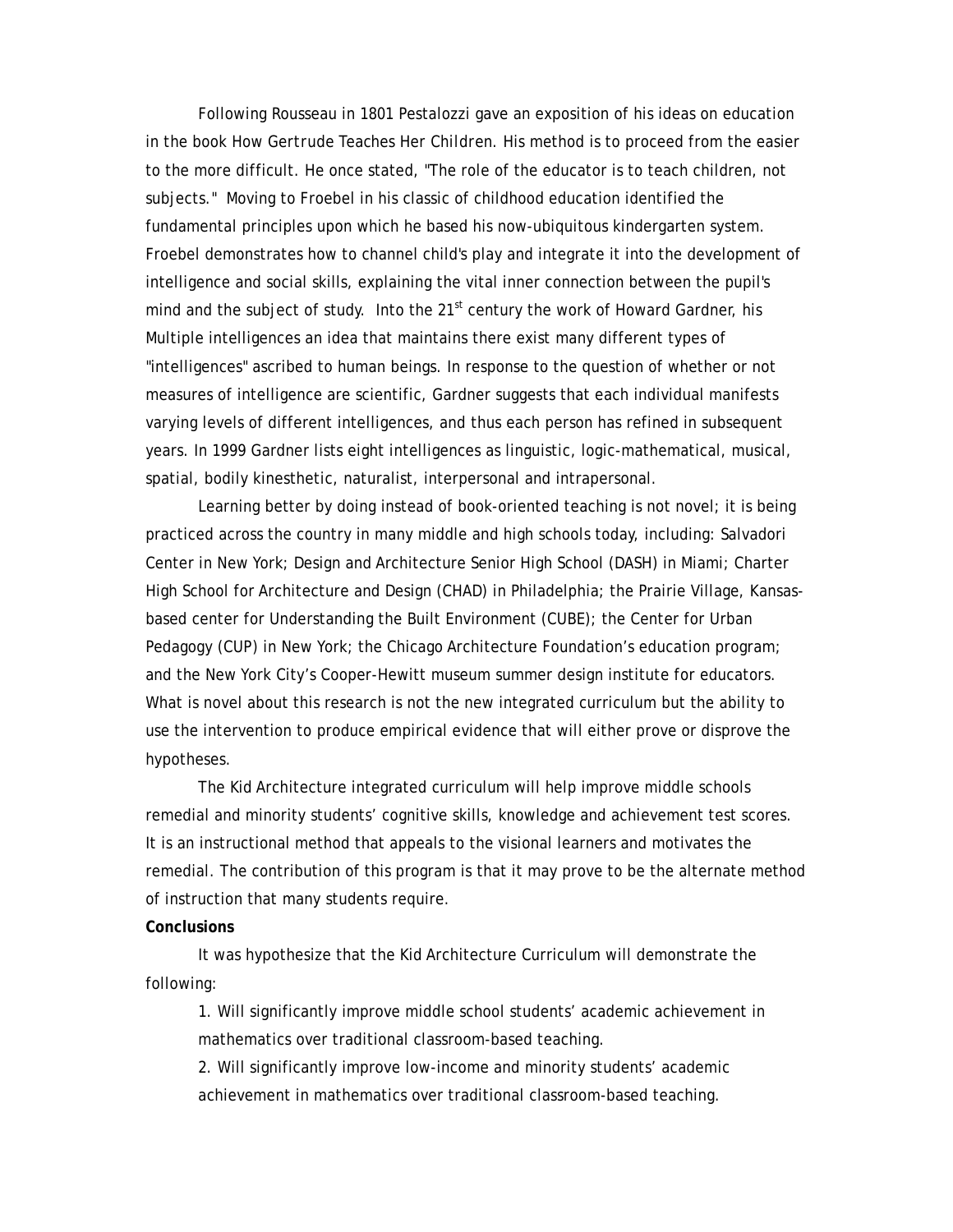3. And will significantly reduce the academic achievement gap between white and minority students over traditional classroom-based teaching.

## **Design used to collect Information**

 The design used to collect the data for the Kid Architecture Program was a pretest/posttest structure. These were norm-referenced tests that were useful in describing time-series designs for examining changes across time and to explore the causes for problems and identify needs, see Fitzpatrick, Sanders and Worten (2004). There was also a qualitative questionnaire that was mailed to the parents after the workshop. **Source of Information**

 The population of the camp was composed of randomly selected middle school students. Students were again randomly selected to be in either the comparison group or the experimental group. At program completion the experimental group retained twentynine (29) students, comparison group retained twenty-two (22) students; both groups completed pretest and posttests. The experimental group was composed of twenty-three (23) males and six (6) females, including nine (9) non-white students; 31% non-white and 21% female. The comparison group was made up of twelve (12) males and ten (10) females, including two (2) non-white students; 9% non-white students and 45% female. The comparison group was not exposed to problem-based learning or cognitive apprenticeship instructural methods.

#### **Analysis Procedures**

 Results One: Percentages Correct by Total Group shows the experimental group out performing the comparison group in percent change/improvement in every category except design. The experimental group showed significant learning improvement over the comparison group in the following areas: history, geometry, environmental systems, and construction. The experimental groups' percentages of correct answers were also higher than the comparison group in: history, environmental systems, and construction.

 Results Two: Percent Correct by Gender is similar to Table One in that both males and females of the experimental group out performed the males and females respectively of the comparison group in percentage of change/improvement. Experimental group males received higher percentage improvement in every category except design. And received the higher percentage of correct answers in every category except geometry. The experimental group females received the higher percentage of change/improvement over the comparison female in every category except history.

 Results Three: Percent of Correct by Ethnicity tells us that the majority of Whites in the experimental group out performed the Whites in the comparison group on both number of correct answers and percent of change/improvement. And the majority of Non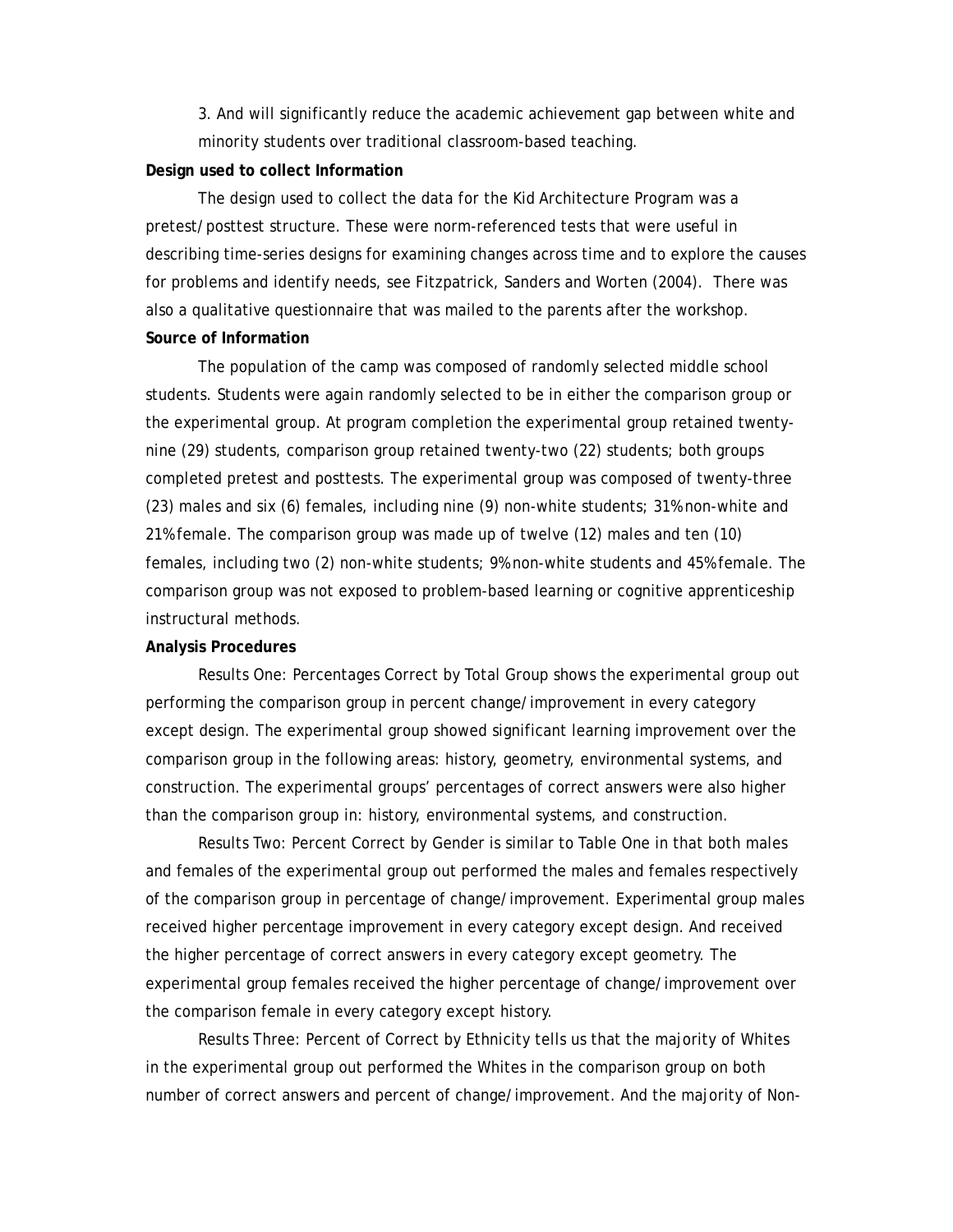Whites in the experimental group out performed the majority of Non-Whites in the comparison group on both number of correct answers and percent of change/improvement. The percent of change/improvement and correct answers for the experimental group is higher than that of the comparison group. It appears that the intervention works to improve cognitive skills and knowledge of middle school students and is very successful with minority populations. This intervention will make a positive difference.

 A post posttest was mailed to the experimental group to measure how much learning stays with the students over time. Approximately ten percentage of the students returned the post posttest. The number of student post posttest received is not significant; poor response is attributed to the time period from intervention to receiving posttest material. Students that did return the posttest answered questions in all five sections but were most successful in history, geometry, and design. Students were averaging between 66% to 86% correct answers in the geometry section.

 Parents of the experimental group were surveyed to measure motivation, interest in school and learning. Approximately thirty percent of parents returned their survey. Ninety percent of the parents responded that their child liked the 'problem-based learning' style that was used. Seventy percent of the parents stated that their child's problem solving abilities increased. When asked if their child's math scores in school has improve: twenty percent of the parents answered 'no', forty percent answered 'yes', and the remaining forty percent answered 'no' that their child has 'always been good in math'. When asked if the architectural camp motivated their child, eighty percent of the parents answered 'yes'. "yes, he was excited each night and talked of all the thing he learned."

## **Reflection:**

 It has been some 52 years since **Ada Louise Huxable** commented, **"A lack of attention of both the press and public stems from a basic defect in our school curricula – neglect of visual education"** *New York Times Magazine 1958, maybe the education of children's design pedagogy is at hand.*

### **References**

Anderson, J.R., Boyle, C.F., & Yost, G. (1985). The Geometry Tutor. In proceedings of the international joint conference on artificial intelligence, pp.1-7. Los Altos CA: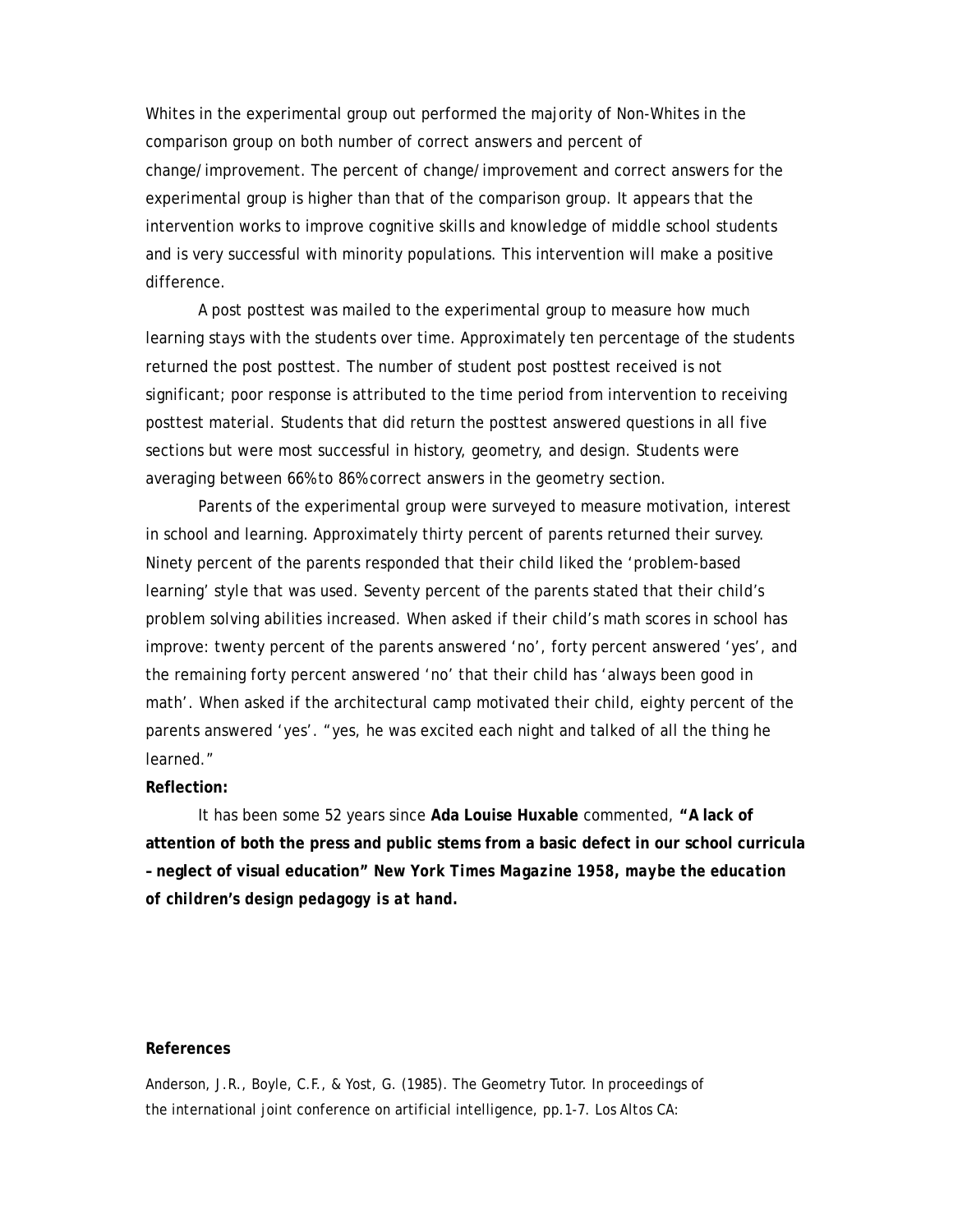International Joint Conference on Artificial Intelligence.

Anderson, J.R., Farrell, R., & Sauers, R. (1984). Learning to program in LISP. Cognitive Science, 8, 87-129.

Bandura, A. (1977). Social learning theory. Englewood Cliffs, NJ: Prentice Hall.

Barrows H.S. & Tambln R.M. (1980). Problem-Based Learning: An Approach to Medical Education. New York: Springer Publishing Company.

Bereiter, C., & Scardamalia, M. (1987). The psychology of written composition. Hillsdale, NJ: Erlbaum.

Brown, A., & Palincsar, A.S. (1989). Guided cooperative learning and individual knowledge acquisition. In L.B. Resnick (ed.), Knowing, learning, and instruction: essays in honor of Robert Glaser (pp. 393-451). Hillsdale NJ: Erlbaum.

Brown, J.S., Collins, A., & Duguid, P. (1989, January-February). Situated Cognition and the Culture of Learning. Educational Researcher, 18, 32-42.

Campbell, D.T., & Stanley, J.C. (1966). Experimental and Quasi-Experimental Designs for Research. Chicago, IL; Rand McNally & Co.

Collins, A., Brown, J.S., & Holum, A. (1991). Cognitive Apprenticeship: Making Thinking Visible. Winter, 1991 issue of American Educator, the Journal of The American Federation of Teachers.

Coulter, J. (1991). Cognition: "Cognition" in anethnomethodology mode. In G. Butto (Ed.) Ethnomethodology and the human sciences. Cambridge, England: Cambridge University Press.

Fitzpatrick, Sanders and Worten (2004). Program evaluation, Alternative Approaches and practical Guidelines, Third Edition. Pearson, Boston.

Gardner, H. (1993). *Frames of Mind*

Greeno, J. (1991). Number sense as a situated knowing in a conceptual domain. Journal for Research in mathematics Education. 22(3), 170-218.

Illinois State Board of Education (2004). Illinois Mathematics Assessment Framework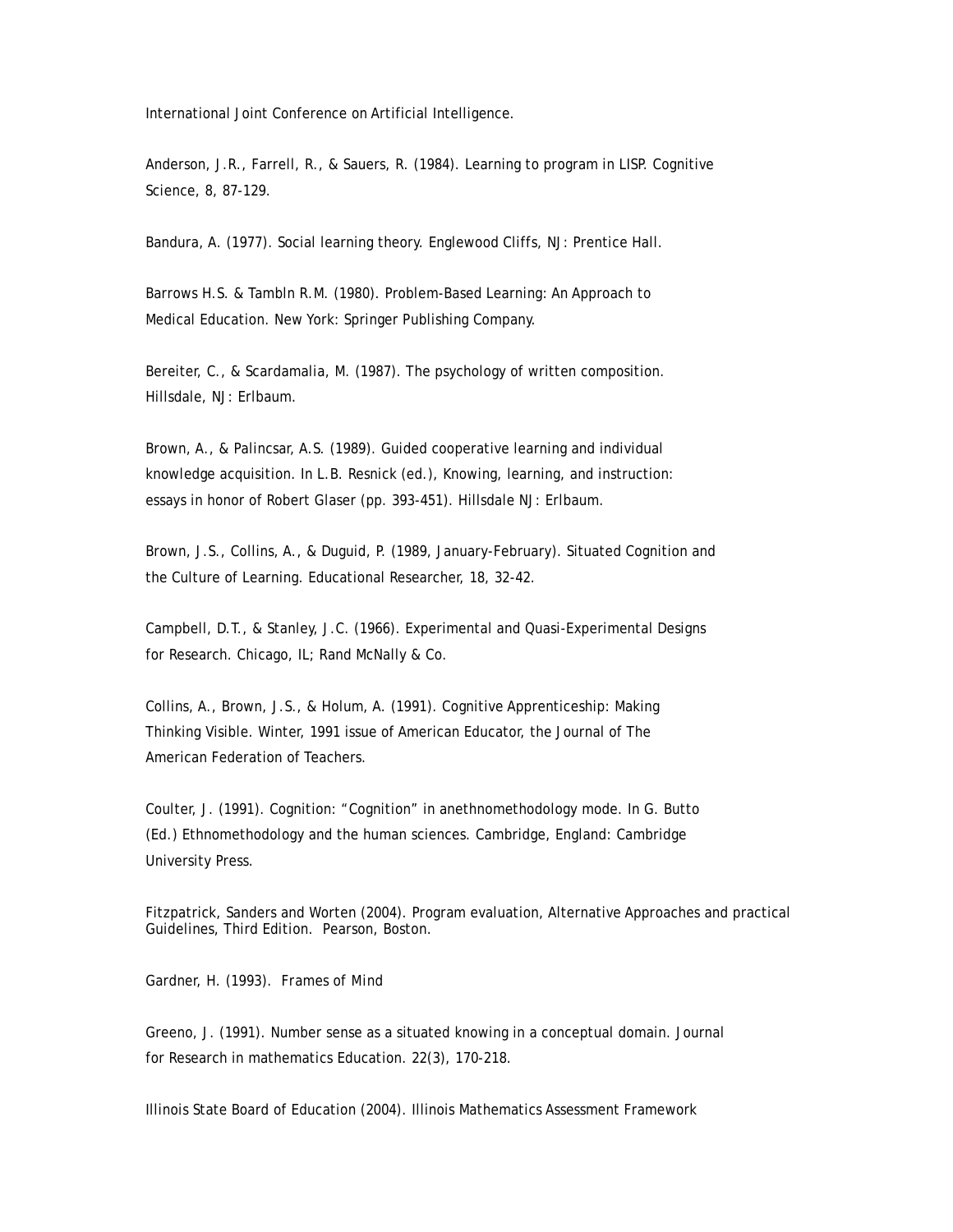Grades 3-8. State Assessments Beginning Spring 2006.

Krejcie, R.V., & Morgan, D.W. (1970). Determining sample size for research activities. Educational and Psychological Measurement, 30, 607-610.

Lampert, M. (1986). Knowing, doing, and teaching multiplication. Cognition and Instruction, 3, 305-342.

Lave, J., & Wenger, E. (1991). Situated learning: legitimate peripheral participation. Cambridge UK: Cambridge University Press.

Lepper, M.R. (1988). Motivational considerations in the study of instruction. Cognition and Instructions, 5 (4). 289-309.

Mathematics Reporting Sets of Standards (2005). http://www.isbe.net/assessment/htmls/sets.htm.

McMillan, J. H., Schumacher, S. (2006). Research in education: evidence-based inquiry. Pearson Education, Inc., Boston.

Mindgarden (2005). Mathematics Self-Efficacy Scale. http://www.mindgarden.com/products/maths.htm.

National Council of Teachers of Mathematics. (1989). Professional standards for teaching mathematics. Reston VA: National Council for teaching of Mathematics.

Nielsen, J. and. Mack, R. (1994). "Heuristic evaluation". Usability Inspection Methods, pages 25-62. Edited John Wiley and Sons, Inc, New York.

Nyikos, M., & Hashimoto, R. (1997). Constructivist theory applied to collaborative learning in teacher education: In search of ZPD. Modern Langyage Journal, 81(4), 506-517.

O'Donnell, A.M., & King, A. (1999). Cognitive Perspectives on Peer Learning. Lawrence Erlbaum Assoc., New Jersey.

Palincsar, A.S., & Brown, A.L. (1984). Reciprocal teaching of comprehension-fostering and monitoring activities. Cognition and Instruction, I, 117-175.

Pestalozzi, J. H. (1801). *How Gertrude Teaches Her Children* Kessinger Publishing, LLC (June 2, 2008) Whitefish, MT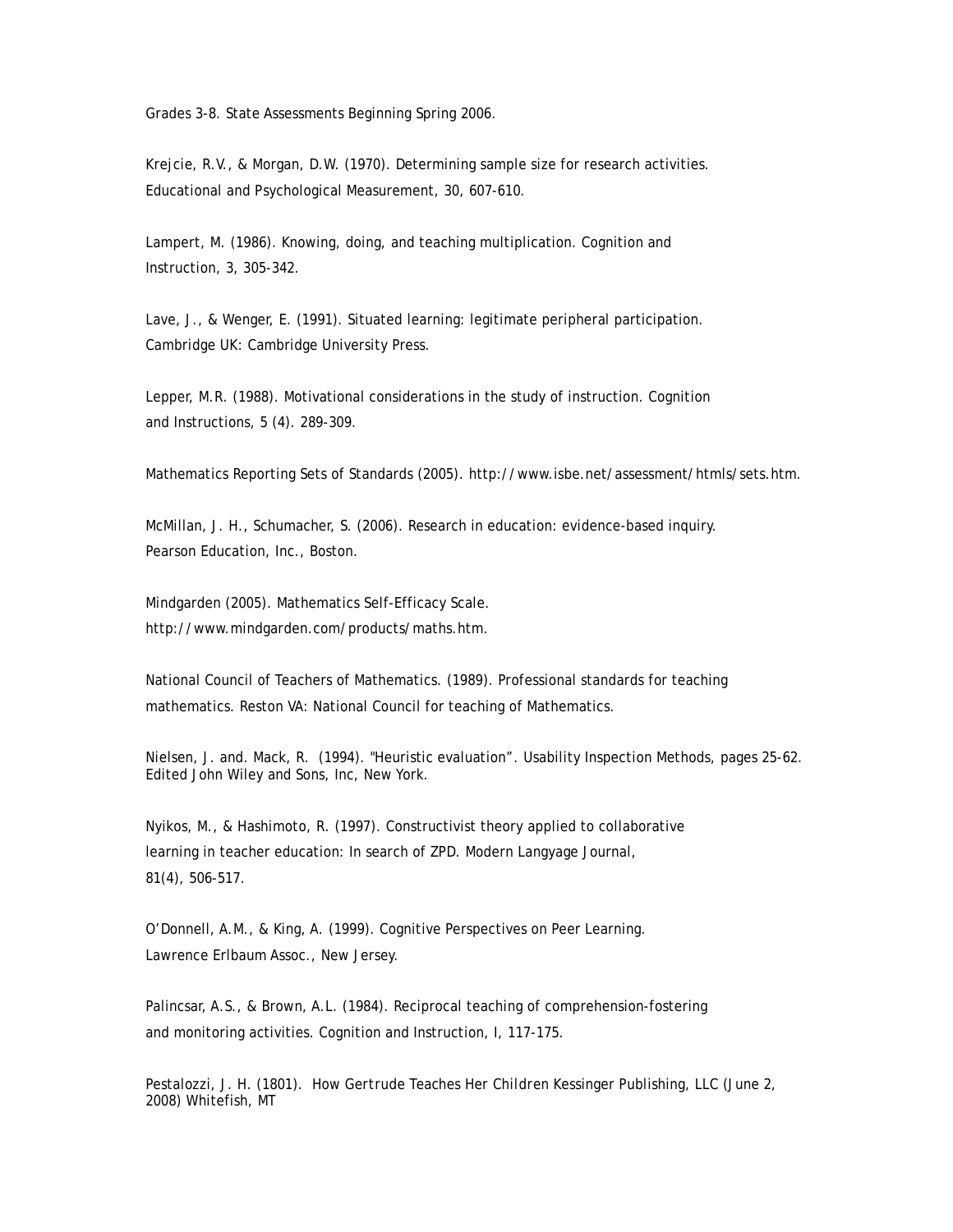Prawat, R.S. (1996). Constructivism, modern and postmodern. Educational Psychologist, 31(3/4), 215-225.

Reese, H.W. (1991). Contextualism and developmental psychology. In H.W. Reese (Ed.), Advances in child development and behavior. San Diego, CA: Academic Press.

Resnick, L. (1988). Learning in school and out. Educational researcher, 16(9), 13-20. Rogoff, B., & Lave, J. (Eds.). (1984). Everyday cognition: Its development in social context. Cambridge, MA: Harvard University Press.

Rousseau, J. J., (1762). *Émile* Prometheus Books Amherst, New York (August 2003)

Roschelle, J. (1989). The construction of shared knowledge in collaborative problem solving. Working Paper of the Institute for Research on Learning, University of California, Berkeley.

Rowe, H.A.H. (1991). Introduction: paradigm and context. In H.A.H. Rowe (Ed.), Intelligence: Reconceptualization and measurement. Hillsdale, NJ: Lawrence Erlbaum.

Savin-Baden, M (2000). Problem-Based Learning in Higher Education: Untold Stories. Buckingham: SRHE & Open-University Press.

Schell, J. W., & Black, R.S. (1997). Situated Learning: An Inductive Case Study of a Collaborative Learning Experience. Journal of Industrial Teacher Education, 34, 5-28.

Still, A., & Costall, A. (Eds.) (1991). Against cognitivism: Alternative foundations for cognitive psychology. London: Harvester Wheatsheaf.

Tyler, S. (1978). The said and the unsaid: Mind, meaning, and culture. New York: Academic Press.

Vincini, P. (February 2003). The Nature of Situated Learning. Innovations in Learning, Academic Technology at Tufts: Medford, MA.

Vygotsky, L.S. (1978). Mind in society. Cambridge, MA: Harvard University Press.